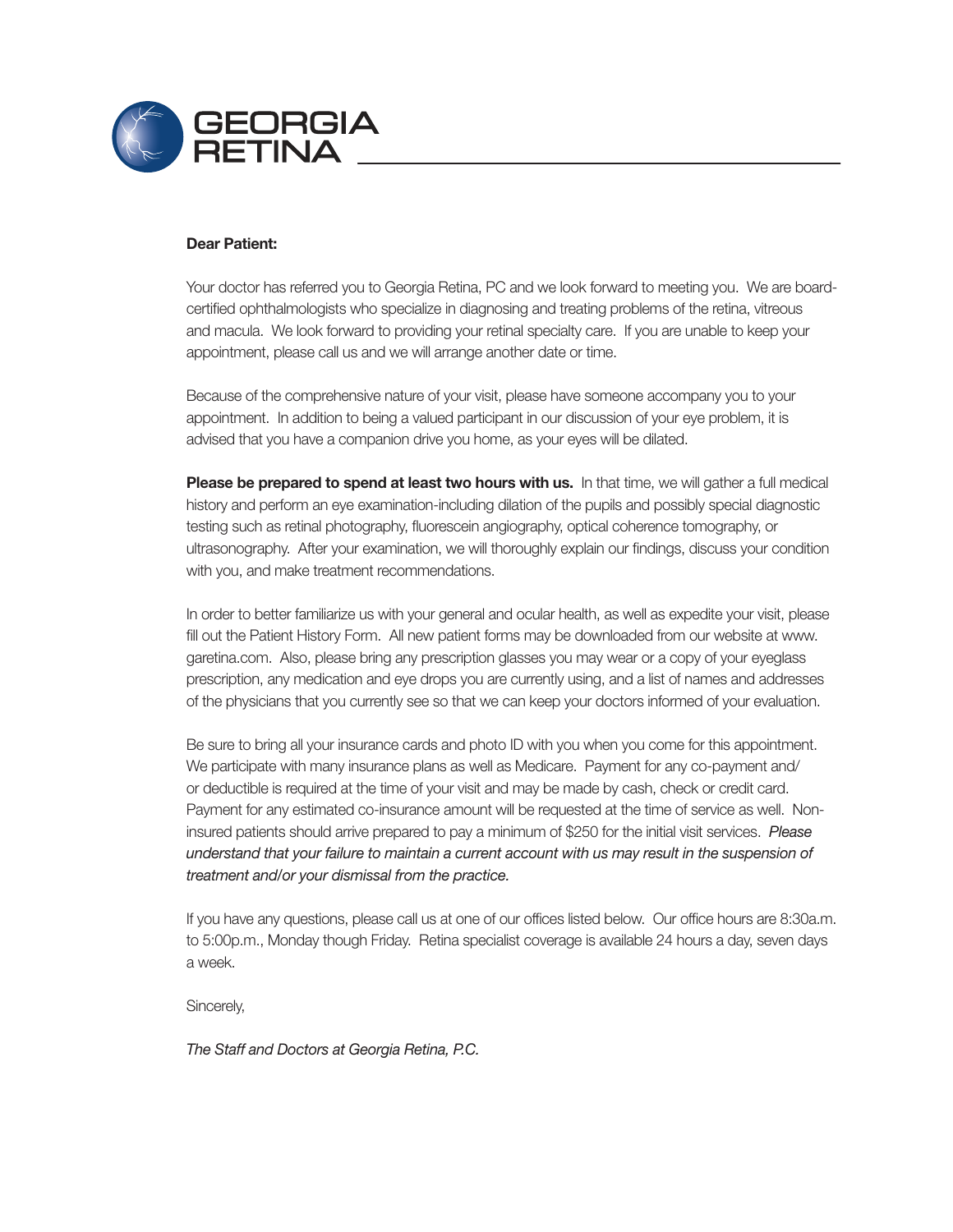

# PATIENT INFORMATION

|                                                                                |  |                                                                            | HOME PHONE____________________________CELL PHONE_________________________________                                                                                                                                                                                                                                                                                                                                                                                           |  |
|--------------------------------------------------------------------------------|--|----------------------------------------------------------------------------|-----------------------------------------------------------------------------------------------------------------------------------------------------------------------------------------------------------------------------------------------------------------------------------------------------------------------------------------------------------------------------------------------------------------------------------------------------------------------------|--|
|                                                                                |  |                                                                            |                                                                                                                                                                                                                                                                                                                                                                                                                                                                             |  |
|                                                                                |  |                                                                            |                                                                                                                                                                                                                                                                                                                                                                                                                                                                             |  |
|                                                                                |  |                                                                            |                                                                                                                                                                                                                                                                                                                                                                                                                                                                             |  |
|                                                                                |  |                                                                            |                                                                                                                                                                                                                                                                                                                                                                                                                                                                             |  |
|                                                                                |  |                                                                            |                                                                                                                                                                                                                                                                                                                                                                                                                                                                             |  |
|                                                                                |  |                                                                            | PRIMARY CARE DOCTOR_________________________________LOCATION_____________________PHONE________________________                                                                                                                                                                                                                                                                                                                                                              |  |
|                                                                                |  |                                                                            | PREFERRED PHARMACY___________________________________LOCATION____________________PHONE________________________                                                                                                                                                                                                                                                                                                                                                              |  |
|                                                                                |  |                                                                            |                                                                                                                                                                                                                                                                                                                                                                                                                                                                             |  |
|                                                                                |  |                                                                            |                                                                                                                                                                                                                                                                                                                                                                                                                                                                             |  |
| *COMPLETE THIS SECTION ONLY IF INSURANCE HOLDER IS SOMEONE OTHER THAN PATIENT. |  |                                                                            |                                                                                                                                                                                                                                                                                                                                                                                                                                                                             |  |
|                                                                                |  |                                                                            |                                                                                                                                                                                                                                                                                                                                                                                                                                                                             |  |
|                                                                                |  |                                                                            |                                                                                                                                                                                                                                                                                                                                                                                                                                                                             |  |
|                                                                                |  |                                                                            |                                                                                                                                                                                                                                                                                                                                                                                                                                                                             |  |
|                                                                                |  |                                                                            | NOTICE OF PRIVACY POLICY - PATIENT ACKNOWLEDGEMENT                                                                                                                                                                                                                                                                                                                                                                                                                          |  |
| discuss my personal health information with the following people:              |  |                                                                            | _, hereby authorize Georgia Retina, P.C. to furnish information to insurance carrier(s)<br>concerning my diagnosis and treatment. I authorize Georgia Retina, P.C. and affiliated business associates to contact me<br>regarding appointments and billing inquiries. I acknowledge that I was offered a copy of the Notice of Privacy Practices<br>policy issued by Georgia Retina, P.C. on the date indicated below. I also specifically authorize Georgia Retina, P.C. to |  |
| NAME:                                                                          |  | <b>RELATIONSHIP:</b>                                                       | PHONE NUMBER(S):                                                                                                                                                                                                                                                                                                                                                                                                                                                            |  |
|                                                                                |  | the control of the control of the control of the control of the control of |                                                                                                                                                                                                                                                                                                                                                                                                                                                                             |  |
|                                                                                |  |                                                                            |                                                                                                                                                                                                                                                                                                                                                                                                                                                                             |  |
|                                                                                |  |                                                                            | Name of Legal Guardian (if other than above) entitled and according to Patient Patient Control of Legal Guardian (if other than above)                                                                                                                                                                                                                                                                                                                                      |  |
|                                                                                |  |                                                                            |                                                                                                                                                                                                                                                                                                                                                                                                                                                                             |  |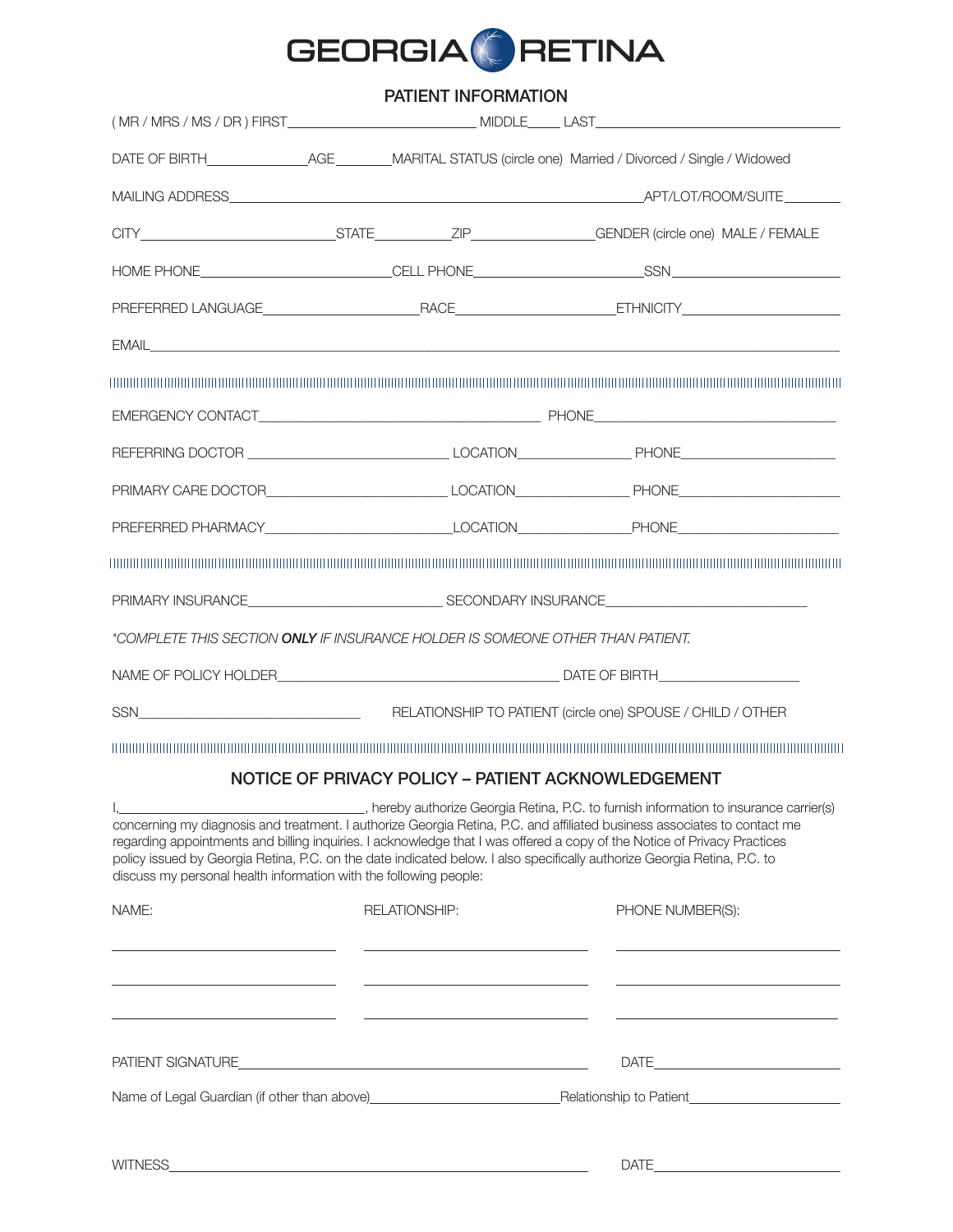

# PATIENT MEDICAL HISTORY

|     | Name: Name: 2008 and 2008 and 2008 and 2008 and 2008 and 2008 and 2008 and 2008 and 2008 and 2008 and 2008 and 2008 and 2008 and 2008 and 2008 and 2008 and 2008 and 2008 and 2008 and 2008 and 2008 and 2008 and 2008 and 200       |                                              |              | DOB:                                                          |                |  |  |
|-----|--------------------------------------------------------------------------------------------------------------------------------------------------------------------------------------------------------------------------------------|----------------------------------------------|--------------|---------------------------------------------------------------|----------------|--|--|
|     | <u> 1989 - Andrea Station Andrew Maria (1989), and the stationary of the stationary of the stationary of the stationary of the stationary of the stationary of the stationary of the stationary of the stationary of the station</u> |                                              |              |                                                               |                |  |  |
|     | Have you ever been treated for the following?                                                                                                                                                                                        |                                              |              |                                                               |                |  |  |
|     | Y / N Diabetes                                                                                                                                                                                                                       | Date of Onset:_________                      | Y / N Cancer |                                                               | Date of Onset: |  |  |
|     | Y / N High Blood Pressure                                                                                                                                                                                                            |                                              |              | Y / N Abnormal Bleeding                                       | Date of Onset: |  |  |
| Y/N | <b>High Cholesterol</b>                                                                                                                                                                                                              | Date of Onset:__________                     |              | Y / N Autoimmune disease                                      | Date of Onset: |  |  |
|     | Y / N Heart Disease                                                                                                                                                                                                                  |                                              |              | Y / N Gastrointestinal problems                               | Date of Onset: |  |  |
|     | Y / N Kidney Disease                                                                                                                                                                                                                 |                                              |              | $Y / N$ Hepatitis A/B/C                                       | Date of Onset: |  |  |
|     | Y / N Lung Disease                                                                                                                                                                                                                   | Date of Onset:                               |              | Y / N AIDS/HIV                                                | Date of Onset: |  |  |
|     | Y / N Liver Disease                                                                                                                                                                                                                  | Date of Onset: <b>Y</b> / N Born Prematurely |              |                                                               |                |  |  |
| Y/N | Stroke                                                                                                                                                                                                                               |                                              |              | Date of Onset: <b>Y</b> / N Are you or could you be pregnant? |                |  |  |
|     | Please list the following:                                                                                                                                                                                                           |                                              |              |                                                               |                |  |  |
|     |                                                                                                                                                                                                                                      |                                              |              |                                                               |                |  |  |
|     |                                                                                                                                                                                                                                      |                                              |              |                                                               |                |  |  |
|     |                                                                                                                                                                                                                                      |                                              |              |                                                               |                |  |  |
|     | Eye Medications: <u>example and a series of the series of the series of the series of the series of the series of the series of the series of the series of the series of the series of the series of the series of the series o</u> |                                              |              |                                                               |                |  |  |
|     | Drug Allergies & Reactions: <u>entitled and a series of the series of the series of the series of the series of the series of the series of the series of the series of the series of the series of the series of the series of </u> |                                              |              |                                                               |                |  |  |
|     |                                                                                                                                                                                                                                      |                                              |              |                                                               |                |  |  |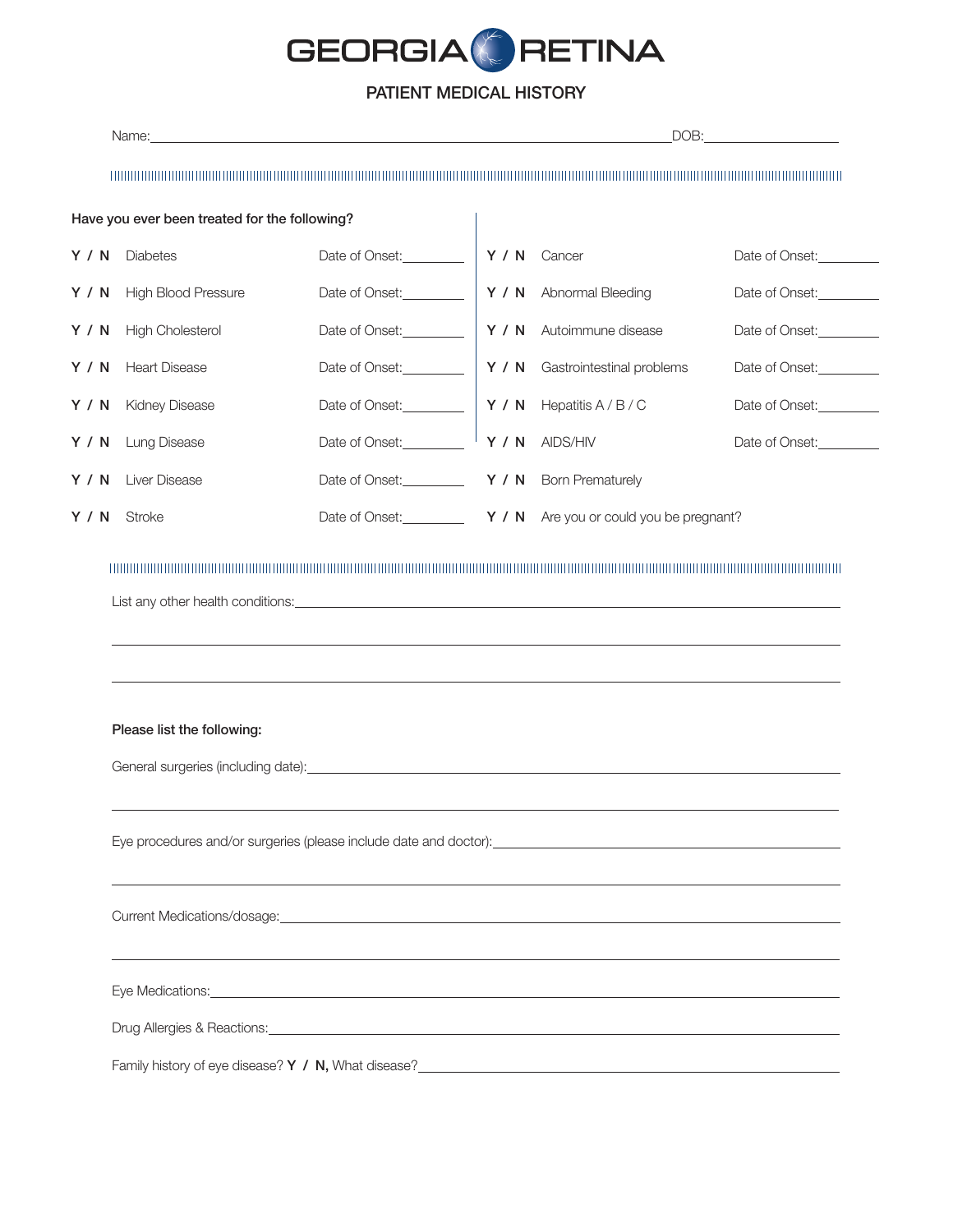

## PATIENT MEDICAL HISTORY

#### 

|                                                                                                                                | $for \underline{\hspace{1cm}} \underline{\hspace{1cm}} \underline{\hspace{1cm}} \underline{\hspace{1cm}} \underline{\hspace{1cm}} \underline{\hspace{1cm}} \underline{\hspace{1cm}} \underline{\hspace{1cm}} \underline{\hspace{1cm}} \underline{\hspace{1cm}} \underline{\hspace{1cm}} \underline{\hspace{1cm}} \underline{\hspace{1cm}} \underline{\hspace{1cm}} \underline{\hspace{1cm}} \underline{\hspace{1cm}} \underline{\hspace{1cm}} \underline{\hspace{1cm}} \underline{\hspace{1cm}} \underline{\hspace{1cm}} \underline{\hspace{1cm}} \underline{\hspace{1cm}} \underline{\hspace{1cm}} \underline{\hspace{1cm}} \underline{\$ | years. |  |  |
|--------------------------------------------------------------------------------------------------------------------------------|--------------------------------------------------------------------------------------------------------------------------------------------------------------------------------------------------------------------------------------------------------------------------------------------------------------------------------------------------------------------------------------------------------------------------------------------------------------------------------------------------------------------------------------------------------------------------------------------------------------------------------------------|--------|--|--|
| Past Smoker? Y / N, If yes, when did you quit? _________________________________How many packs per day before quitting?_______ |                                                                                                                                                                                                                                                                                                                                                                                                                                                                                                                                                                                                                                            |        |  |  |
|                                                                                                                                | _drinks per day/week/social?                                                                                                                                                                                                                                                                                                                                                                                                                                                                                                                                                                                                               |        |  |  |
| History of prescription or non-prescription drug or alcohol abuse? $Y / N$                                                     |                                                                                                                                                                                                                                                                                                                                                                                                                                                                                                                                                                                                                                            |        |  |  |
| Marital Status: S / M / D / W, Number of children: ___________, Occupation: ________________________                           |                                                                                                                                                                                                                                                                                                                                                                                                                                                                                                                                                                                                                                            |        |  |  |
| Do you live: (circle one) alone, with friends/family, in a nursing home                                                        |                                                                                                                                                                                                                                                                                                                                                                                                                                                                                                                                                                                                                                            |        |  |  |

#### Have you recently experienced any of the following symptoms? If so, please circle.

| Constitutional   | Fever / weight loss / fatigue / loss of appetite/ none           |
|------------------|------------------------------------------------------------------|
| <b>HENT</b>      | Hearing loss / sore throat / runny nose/ none                    |
| Cardiovascular   | Chest pain / shortness of breath / swelling of feet/ none        |
| Respiratory      | Wheezing / cough/ none                                           |
| Endocrine        | Excess thirst or urination / hot or cold intolerance/ none       |
| Gastrointestinal | Abdominal pain / nausea / diarrhea/ none                         |
| Genitourinary    | Blood in urine / pain upon urination/ none                       |
| Integumentary    | Rash / changes in mole/ none                                     |
| Musculoskeletal  | Muscle aches / joint pain / discomfort in certain postures/ none |
| Neurologic       | Weakness /scalp tenderness / headaches / tremor/dizziness/ none  |
| Hematology       | Easy bruising / prolonged bleeding/ none                         |
| Diabetic         | Neuropathy / nephropathy (kidney) / dialysis / none              |